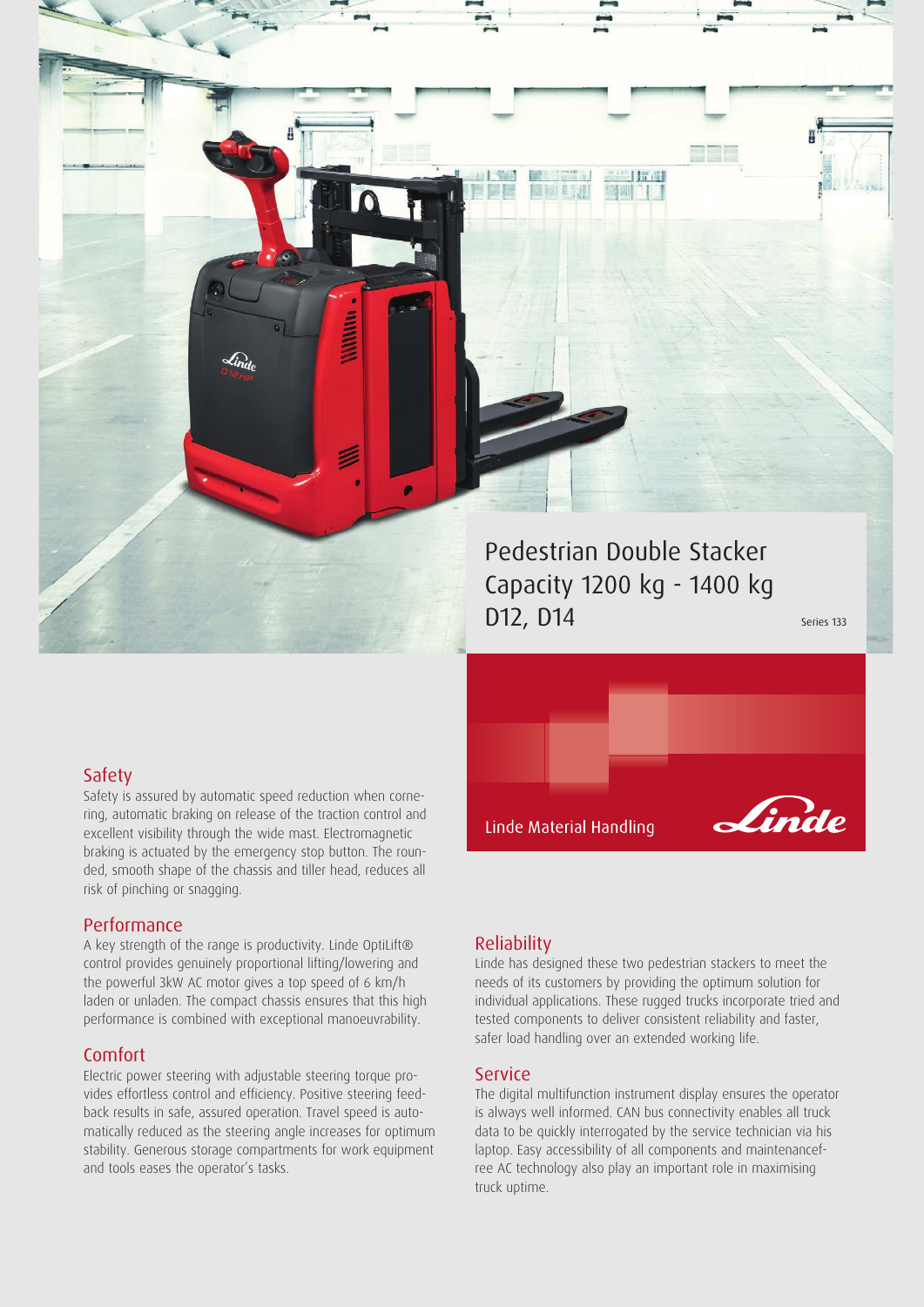## Technical Data according to VDI 2198

|                 | 1.1    | Manufacturer                                         |              | LINDE                           | <b>LINDE</b>                    |
|-----------------|--------|------------------------------------------------------|--------------|---------------------------------|---------------------------------|
| Characteristics | 1.2    | Manufacturer's type designition                      |              | D <sub>12</sub>                 | D <sub>14</sub>                 |
|                 | 1.2a   | Series                                               |              | 133-00                          | $133 - 00$                      |
|                 | 1.3    | Power unit                                           |              | Battery                         | Battery                         |
|                 | 1.4    |                                                      |              |                                 | Pedestrian                      |
|                 | 1.5    | Operation                                            |              | Pedestrian                      |                                 |
|                 |        | Load capacity/Load                                   | Q(t)         | 1.2 / 2.0                       | 1.4 / 2.0                       |
|                 | 1.6    | Load centre distance                                 | $c$ (mm)     | 600                             | 600                             |
| Weights         | 1.8    | Axle centre to fork face                             | $x \, (mm)$  | 948 (833)                       | 948 (833)                       |
|                 | 1.9    | Wheelbase                                            | $y$ (mm)     | 1625 (1510) <sup>2131</sup>     | 1625 (1510) <sup>238</sup>      |
|                 | 2.1    | Service weight                                       | (kq)         | 1345 <sup>*</sup>               | 1340 <sup>*</sup>               |
|                 | 2.2    | Axle load with load, front/rear                      | (kq)         | 1222 / 1323 (1274 / 2071)       | 1260 / 1480 (1269 / 2071)       |
|                 | 2.3    | Axle load without load, front/rear                   | (kq)         | 965 / 380*                      | 960 / 380                       |
| Wheels/Tyres    | 3.1    | Tyres rubber, SE, pneumatic, polyurethane            |              | $V + P/P$                       | $V + P/P$ <sup>35</sup>         |
|                 | 3.2    | Tyre size, front                                     |              | Ø 254 x 102                     | Ø 254 x 102                     |
|                 | 3.3    | Tyre size, rear                                      |              | Ø 85 x 85                       | Ø 85 x 85                       |
|                 | 3.4    | Auxiliary wheels (dimensions)                        |              | 2x Ø 140 x 50                   | 2x Ø 140 x 50                   |
|                 | 3.5    | Wheels, number front/rear $(x =$ driven)             |              | $1x + 1/2$                      | $1x + 1/2$                      |
|                 | 3.6    | Track width, front                                   | $b10$ (mm)   | 470                             | 470                             |
|                 | 3.7    | Track width, rear                                    | $b11$ (mm)   | 380                             | 380                             |
|                 | 4.2    | Height of mast, lowered                              | $h1$ (mm)    | 1490                            | 1490                            |
|                 | 4.3    | Free lift                                            | $h2$ (mm)    | 150                             | 150                             |
|                 | 4.4    | Lift                                                 | $h3$ (mm)    | 1924                            | 1924                            |
|                 | 4.5    | Height of mast, extended                             | $h4$ (mm)    | 2460                            | 2460                            |
|                 | 4.6    | Initial lift                                         | $h5$ (mm)    | 125                             | 125                             |
|                 |        | Height of tiller arm in operating position, min/     |              |                                 |                                 |
| Dimensions      | 4.9    | max                                                  | $h14$ (mm)   | 1287 (1103)                     | 1287 (1103)                     |
|                 | 4.15   | Height, lowered                                      | $h13$ (mm)   | 86                              | 86                              |
|                 | 4.19   | Overall length                                       | $11$ (mm)    | $2135$ <sup>s)</sup>            | 2135                            |
|                 | 4.20   | Length to fork face                                  | $12 \, (mm)$ | 985                             | 985                             |
|                 | 4.21   | Overall width                                        | b1/b2 (mm)   | 790                             | 790                             |
|                 | 4.22   | Fork dimensions DIN ISO 2331                         | $s/e/l$ (mm) | 55 x 180 x 1150                 | 55 x 180 x 1150                 |
|                 | 4.24   | Width of fork carriage                               | $b3$ (mm)    | 780                             | 780                             |
|                 | 4.25   | Fork spread                                          | $b5$ (mm)    | 560                             | 560                             |
|                 | 4.26   | Distance between wheel arms/loading surfaces         | $b4$ (mm)    | 230                             | 230                             |
|                 | 4.32   | Ground clearance, centre of wheelbase                | $m2$ (mm)    | 20                              | 20                              |
|                 | 4.34.1 | Aisle width for pallets $1000 \times 1200$ crossways | Ast $(mm)$   | 2762 (2783)                     | 2762 (2783)                     |
|                 | 4.34.2 | Aisle width with pallet 800 x 1200 along forks       | Ast $(mm)$   | 2633 (2703)                     | 2633 (2703)                     |
|                 | 4.35   | Turning radius                                       | Wa (mm)      | 1960                            | 1960*                           |
| Performance     | 5.1    | Travel speed, with/without load                      | (km/h)       | 6/6                             | 6/6                             |
|                 | 5.2    | Lifting speed, with/without load                     | (m/s)        | $0.11 / 0.22 (0.06 / 0.06)^{n}$ | $0.12 / 0.23 (0.06 / 0.06)^{n}$ |
|                 | 5.3    | Lowering speed, with/without load                    | (m/s)        | $0.3 / 0.3 (0.07 / 0.07)^{3}$   | 0.35 / 0.385 (0.07 / 0.07)      |
|                 | 5.8    | Maximum climbing ability, with/without load          | (0/0)        | 15.0 / 18.0                     | 14.0 / 18.0                     |
|                 | 5.9    | Acceleration time, with/without load                 | (s)          | 1.5 / 1.4                       | 1.6 / 1.4                       |
|                 | 5.10   | Service brake                                        |              | Electro-magnetic                | Electro-magnetic                |
|                 | 6.1    | Drive motor rating S2 60 min                         | (kW)         | 3                               | 3                               |
|                 | $6.2$  | Lift motor rating at S3 15%                          | (kW)         | 1.7                             | 2                               |
|                 | 6.3    | Battery according to DIN 43531/35/36 A,B,C,no        |              | $\cap$                          | $\cap$                          |
| Drive           | 6.4    | Battery voltage/rated capacity (5h)                  | (V)/(Ah)     | 24 / 345/375                    | 24 / 345/375                    |
|                 | 6.5    | Battery weight $(\pm 5\%)$                           | (kq)         | 295                             | 295                             |
|                 | 6.6    | Power consumption according to VDI cycle             | (kWh/h)      | 0.97                            | 0.97                            |
|                 | 8.1    | Type of drive unit                                   |              | LAC                             | LAC                             |
|                 | 10.7   | Sound pressure level LpAZ (at the driver's seat)     | (dB(A))      | $< 70$                          | $< 70$                          |
|                 |        |                                                      |              |                                 |                                 |

- Load backrest (h=1,000mm)
- Low traction speed when initial lift lowered option
- Soft landing of forks
- Support for data terminal or barcode reader (Pack n°2 on D12 / D14)
- Drive wheels: polyurethane, cushion rubber non-marking or wet grip
- Load wheels: tandem polyurethane or tandem polyurethane greaseable
- Side battery change 3 or 4 PzS (D12 / D14)
- Mobile and fixed battery stands for side battery change
- Linde Connected Solutions:
- ac:access control (PIN and RFID Dual), an:usage analysis,
- dt:crash detection
- Cold store protection to -35°C

 $3$   $\pm$  0 mm = 3 PzS lateral; + 100 mm = 3 PzS vertical and 4PzS lateral; + 150 mm = 4 PzS vertical; + 225 mm = 4 PzS vertical

 8) Including a 200 mm (min.) operating aisle clearance. 9)  $(\pm 5\%)$ 

# Standard Equipment/Optional Equipment

|  | Standard Equipment |
|--|--------------------|
|--|--------------------|

| Linde OptiLift®: proportional control on the tiller head            |  |  |  |
|---------------------------------------------------------------------|--|--|--|
| Power assisted steering with variable steering resistance           |  |  |  |
| Positive steering (drive wheel) feedback                            |  |  |  |
| Automatic and adjustable speed reduction when cornering             |  |  |  |
| 3kW AC motor (maintenance free)                                     |  |  |  |
| Electromagnetic emergency brake                                     |  |  |  |
| Key switch or Log in PIN code                                       |  |  |  |
| Dedicated work station with storage compartments                    |  |  |  |
| CAN bus technology                                                  |  |  |  |
| Multifunction backlit instrument display: Safety alarm, maintenance |  |  |  |
| check indicator, battery charge level, hour meter                   |  |  |  |
| Cushion rubber drive wheel                                          |  |  |  |
| Polyurethane single load wheels                                     |  |  |  |
| Width over forks of 560 or 680 mm                                   |  |  |  |
| Vertical battery change 3 or 4 PzS                                  |  |  |  |
| Side battery change 3 or 4 PzS                                      |  |  |  |
| Mast protection: polycarbonate or mesh screen                       |  |  |  |
| Horn                                                                |  |  |  |



### Optional Equipment

Other options available on request.

 1) Load distribution e.g. 1000 kg on the forks, 1000 kg on the fork arms. Total load max. 2000 kg.

2) Figures in parenthesis with initial lift

4) Figures with battery, see line 6.4/6.5.

5) Drive Wheel Option: rubber non marking, Polyurethane and wet grip

 6) Solid rubber + polyurethane / polyurethane 7) Load arms 60x125x1119